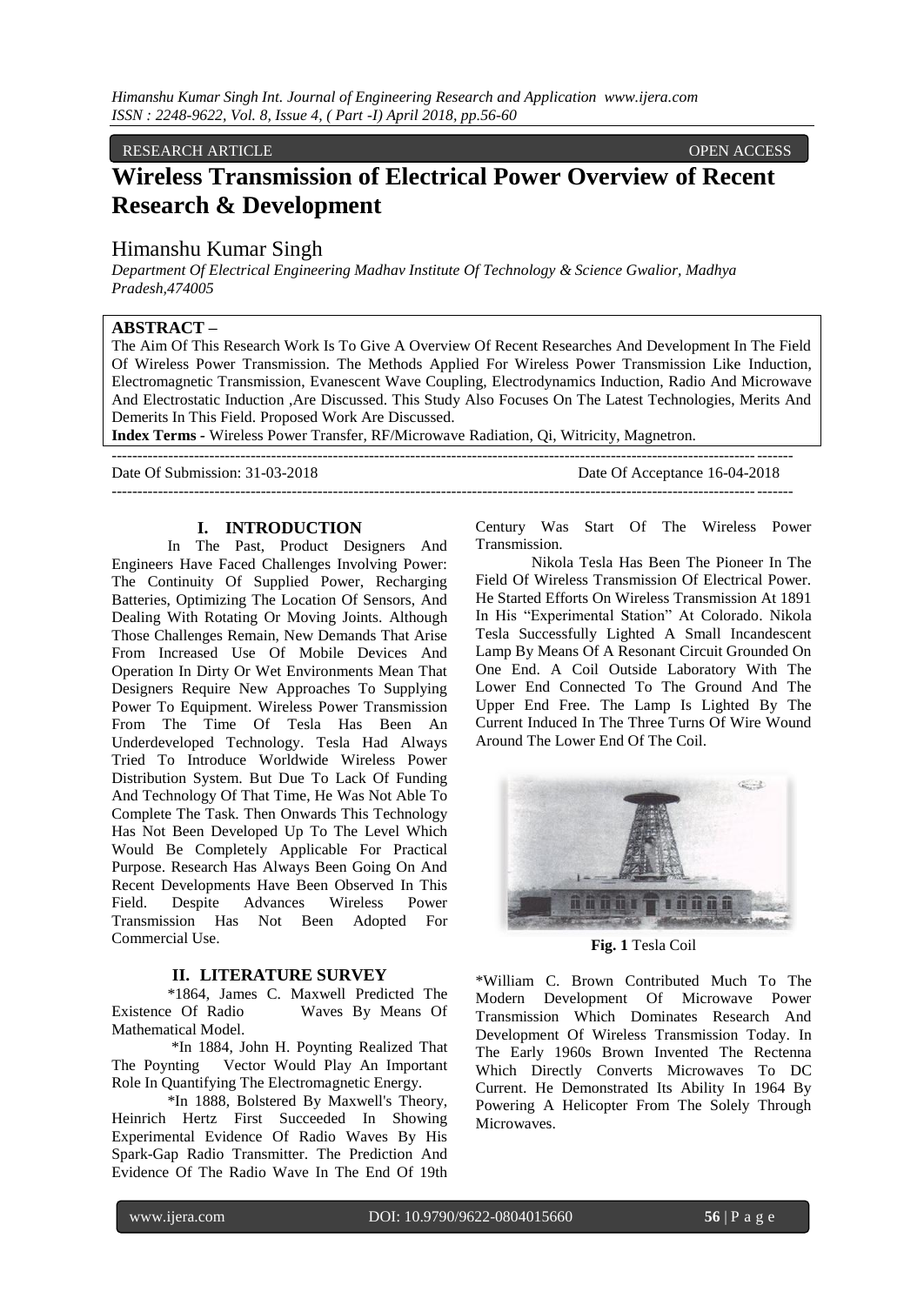*Himanshu Kumar Singh Int. Journal of Engineering Research and Application www.ijera.com ISSN : 2248-9622, Vol. 8, Issue 4, ( Part -I) April 2018, pp.56-60*



**Fig .2** Powering A Helicopter From The Solely Through Microwaves.

\*Mitsubishi Heavy Industries, Ltd. (MHI) Has Conducted Ground Demonstration Testing Of "Wireless Power Transmission," A New Technology Presently Under Development To Serve As The Core Technology Of The Space Solar Power Systems (SSPS) That Are Expected To Be The Power Generation Systems Of The Future. With Successful Completion Of The Test At The Company's Kobe Shipyard & Machinery Works, MHI Has Now Verified The Viability Of Long-Distance Wireless Power Transmission.



**Fig.3** Mitsubishi Transmitter

### **III. METHODS OF WIRELESS TRANSMISSION OF ELECTRICAL POWER**

### *A. Induction*

The Principle Of Mutual Induction Between Two Coils Can Be Used For The Transfer Of Electrical Power Without Any Physical Contact In Between. The Simplest Example Of How Mutual Induction Works Is The Transformer, Where There Is No Physical Contact Between The Primary And The Secondary Coils. The Transfer Of Energy Takes Place Due To Electromagnetic Coupling Between The Two Coils.

#### *B. Electromagnetic Transmission*

Electromagnetic Waves Can Also Be Used To Transfer Power Without Wires. By Converting Electricity Into Light, Such As A Laser Beam, Then Firing This Beam At A Receiving Target, Such As A

Solar Cell On A Small Aircraft, Power Can Be Beamed To A Single Target. This Is Generally Known As "Power Beaming".

#### *C. Evanescent Wave Coupling*

Researchers At MIT Believe They Have Discovered A New Way To Wirelessly Transfer Power Using Non-Radiative Electromagnetic Energy Resonant Tunnelling. Since The Electromagnetic Waves Would Tunnel, They Would Not Propagate Through The Air To Be Absorbed Or Wasted, And Would Not Disrupt Electronic Devices Or Cause Physical Injury Like Microwave Or Radio Transmission. Researchers Anticipate Up To 5 Meters Of Range.

#### *D. Electrodynamic Induction*

Also Known As "Resonant Inductive Coupling" Resolves The Main Problem Associated With Non-Resonant Inductive Coupling For Wireless Energy Transfer; Specifically, The Dependence Of Efficiency On Transmission Distance. When Resonant Coupling Is Used The Transmitter And Receiver Inductors Are Tuned To A Mutual Frequency And The Drive Current Is Modified From A Sinusoidal To A Non-Sinusoidal Transient Waveform. Pulse Power Transfer Occurs Over Multiple Cycles. In This Way Significant Power May Be Transmitted Over A Distance Of Up To A Few Times The Size Of The Transmitter.

### *E. Radio And Microwave*

Power Transmission Via Radio Waves Can Be Made More Directional, Allowing Longer Distance Power Beaming, With Shorter Wavelengths Of Electromagnetic Radiation, Typically In The Microwave Range. A Rectenna May Be Used To Convert The Microwave Energy Back Into Electricity. Rectenna Conversion Efficiencies Exceeding 95% Have Been Realized. Power Beaming Using Microwaves Has Been Proposed For The Transmission Of Energy From Orbiting Solar Power Satellites To Earth And The Beaming Of Power To Spacecraft Leaving Orbit Has Been Considered.

#### *F. Electrostatic Induction*

Also Known As "Capacitive Coupling" Is An Electric Field Gradient Or Differential Capacitance Between Two Elevated Electrodes Over A Conducting Ground Plane For Wireless Energy Transmission Involving High Frequency Alternating Current Potential Differences Transmitted Between Two Plates Or Nodes.

# **IV. CURRENT TECHNOLOGY IN THE FIELD OF WIRELESS POWER TRANSMISSION AND CHARGING**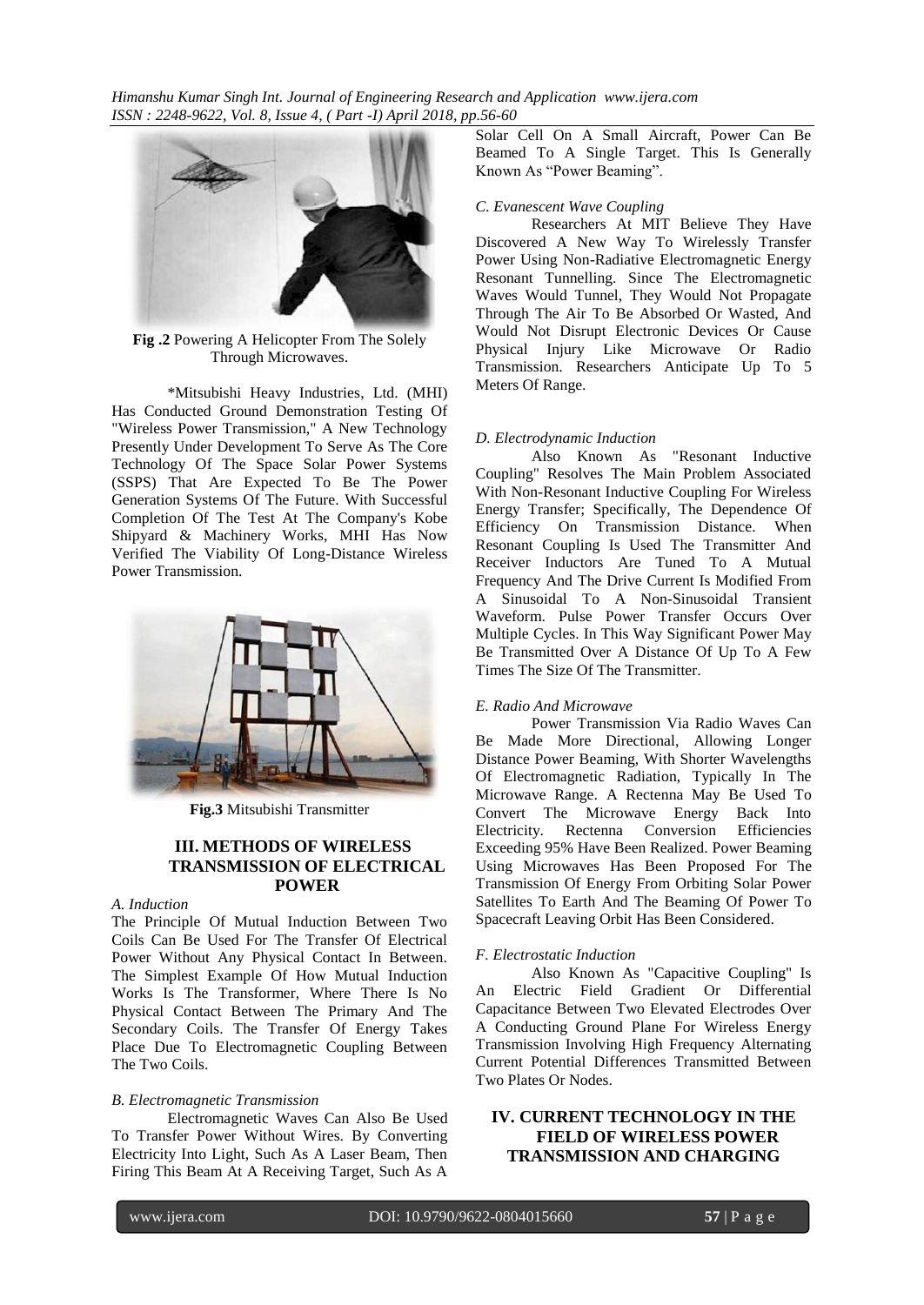*Himanshu Kumar Singh Int. Journal of Engineering Research and Application www.ijera.com ISSN : 2248-9622, Vol. 8, Issue 4, ( Part -I) April 2018, pp.56-60*

1) Qi: Qi (Pronounced "Chee") Is A Wireless Charging Standard Developed By WPC [30]. A Typical Qi-Compliant System Model Is Illustrated In Figure 10a. Qi Standard Specifies Interoperable Wireless Power Transfer And Data Communication Between A Wireless Charger And A Charging Device. Qi Allows The Charging Device To Be In Control Of The Charging Procedure. The Qi-Compliant Charger Is Capable Of Adjusting The Transmit Power Density As Requested By The Charging Device Through Signalling. Qi Uses The Magnetic Inductive Coupling Technique, Typically Within The Range Of 40 Millimetres. Two Categories Of Power Requirement Are Specified For Qi Wireless Charger, I.E.

• Low-Power Category Which Can Transfer Power Within 5W On 110 To 205 Khz Frequency Range.

• Medium-Power Category Which Can Deliver Power Up To 120W On 80-300 Khz Frequency Range.

Generally, A Qi Wireless Charger Has A Flat Surface, Referred To As A Charging Pad, Of Which A Mobile Device Can Be Laid On Top. As Aforementioned, The Tightness Of Coupling Is A Crucial Factor In The Inductive Charging Efficiency. To Achieve Tight Coupling, A Mobile Device Must Be Strictly Placed In A Proper Alignment With The Charger.



**Fig. 4** Qi Transmitter And Receiver  *2) Microwave Transmitter*

The Most Current Research And Proposals Use Microwaves As The Frequency Range Of Choice For Transmission. At Present An Efficiency Of 76% Is Possible Using Current Technology For Microwave Power Transmission. For Transmission Efficiency The Waves Must Be Focused So That All The Energy Transmitted By The Source Is Incident On The Wave Collection Device. Higher Frequencies Are Also Impractical Because Of The High Cost Of Transmitters And The Relative Low Efficiency Of Current Optical And Infrared Devices.



**Fig. 5** Microwave Transmitter Circuit Diagram

The Most Common Transmitters For Microwaves Are The Travelling Wave Tube (TWT), Klystron And Magnetron. The TWT Is Far Too Expensive And Power Restrictive Making It Impractical For The Task Of Power Transmission. The Klystron Has Been The DC To Microwave Converter Of Choice However It Is Also Somewhat Expensive. Many Researchers Are Looking To Use Magnetrons Instead Because They Are Cheap And Efficient. Magnetron Frequency Output Is Not As Precisely Controllable As The Klystron Or TWT But Power Transmission Is More Lenient To Frequency Fluctuations Than Communication Systems Are. One Of The More Common Proposals Would Be For An Array Of Magnetrons To Be Used As The Transmitter. One Of The Main Advantages To Using Many Smaller Magnetrons As Opposed To A Few Klystrons Is That 300 W To 1kw Magnetrons Are Already Mass Produced For Microwave Ovens. The Efficiency Of

Magnetron Is Inconsistently Reported.

### *3) Use Of Microwave Power Transmission In Solar Power Satellites (SPS)*

Solar Power Generating Satellites Launched Into Space And Transmitting Power To Earth Stations. This Idea Was First Proposed In 1968 And All Of The Experiments Have Only Been Carried Out In Terrestrial Laboratories. The SPS Satellites Would Be Put In High Earth Orbit At Geosynchronous Location. This Would Allow Them To Receive Light 99% Of The Year. A Large Rectenna Array Facility Will Be Built On The Earth To Collect The Incoming Microwaves. To Maintain A Good Lock On The Rectenna The Satellite Will Need To Be Built With A Retrodirective Transmitter Which Locks On To A Pilot Beam Emanated From The Ground Station.



**Fig.6** MPT In Solar Power Satellites (SPS)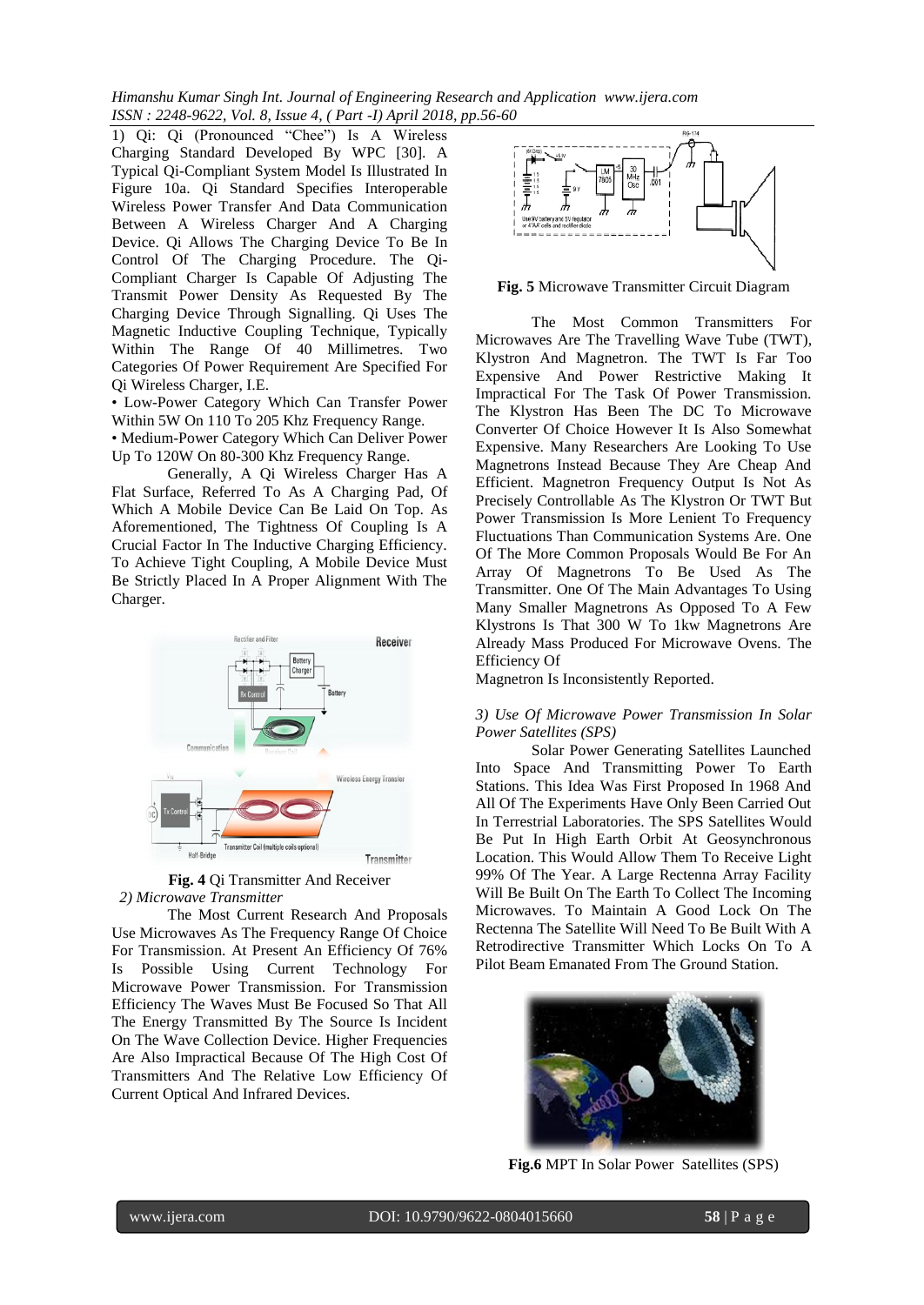Since Most Of The Research Is Done In The 2.4 Ghz To 5.8 Ghz Range There Are Some Spectrum Regulatory Issues To Deal With. Also Since The Retro Directive Antenna System Is Unproven. There Is The Health Concern That The Microwave Beam Could Veer Off Target And Microwave Some Unsuspecting Family. However, A Japanese Government Agency Is Planning To Send Up 10 To 100 Kw Low Earth Orbit Satellite To Prove Its Feasibility.

## **V. LATEST INVENTION AND EXPERIMENTS**

#### *A. Writricity*

The New Technology Called Witricity Is Based On Using Coupled Resonant Objects [10]. Two Resonant Objects Of The Same Resonant Frequency Tend To Exchange Energy Efficiently, While Interacting Weakly With Extraneous Off-Resonant Objects.

A Child On A Swing Is A Good Example Of This. A Swing Is A Type Of Mechanical Resonance, So Only When The Child Pumps Her Legs At The Natural Frequency Of The Swing Is She Able To Impart Substantial Energy.



**Fig. 7** Witricity Image Of How The Fields Works

The Investigated Design Consists Of Two Copper Coils, Each A Self-Resonant System. One Of The Coils, Attached To The Power Source, Is The Sending Unit. Instead Of Irradiating The Environment With Electromagnetic Waves, It Fills The Space Around It With A Non-Radiative Magnetic Field Oscillating At Mhz Frequencies. The Non-Radiative Field Mediates The Power Exchange With The Other Coil (The Receiving Unit), Which Is Specially Designed To Resonate With The Field. The Resonant Nature Of The Process Ensures The Strong Interaction Between The Sending Unit And The Receiving Unit, While The Interaction With The Rest Of The Environment Is Weak.



**Fig. 8** Team Of MIT Worked For WPT

### *B. Mitsubishi Solar Wireless Project*

A Successful Ground Test Of A System Designed To Ultimately Collect Solar Power From Orbit And Beam It Back Down To Earth Was Announced In Japan This Week By Mitsubishi Heavy Industries. The Wireless Power Demonstration Saw 10 Kilowatts Sent Over Microwaves From A Transmitting Unit To A Receiver 500 Meters (1,640 Ft) Away. Mitsubishi Says The Reception Of The Power Sent Through The Air Was Confirmed Through The Illumination Of Lights Using Part Of The Power Transmitted. The Company Did Not Confirm What Percentage Of The Power Sent Actually Made It To The Receiver, However, Which Is A Key Question As The Ultimate Goal Is To Relay Power From Orbit Thousands Of Miles Above Earth. Previous Tests Of The Technology Yielded Only A Tiny Fraction Of The Power Sent From One Hawaiian Island To Another.

No One Is Expecting A Huge Orbiting Solar Farm And Corresponding Massive Microwave Power Beam To Be Ready Overnight, Of Course. Mitsubishi Says That The Successful Test Conducted At The Company's Kobe Shipyard And Machinery Works Has Verified The Viability Of The Concept, And That The

Transmission Distance And Power Load Mark New Milestones For The Technology. Perhaps Just As Important, The Testing Confirmed The Performance Of The Control System That Will Regulate The Microwave Beam Itself. This Is A Big Deal, Because If The Proposed Microwave Connection Between An Orbiting Power Station And Large Receiver Units On A Man-Made Island In Tokyo Bay Were Ever Fired Up At Full Power, It Would Be Strong Enough That Workers Would Need To Wear Protective Clothing – Not The Kind Of Thing You'd Want To Zap 100,000 People Wandering Through Shinjuku With By Accident.



**Fig.9** Mitsubishi Solar Project **VI. RECENT RESEARCH** Researches Have Been Going On In The

Field Of Using Microwave Power Transfer And Many Technologies Are Being Developed Around The Globe.

*1. Antennas:* - In Some MPT Experiments In Japan, The Phased Array Antenna Was Adopted To Steer A Direction Of The Microwave Beam.